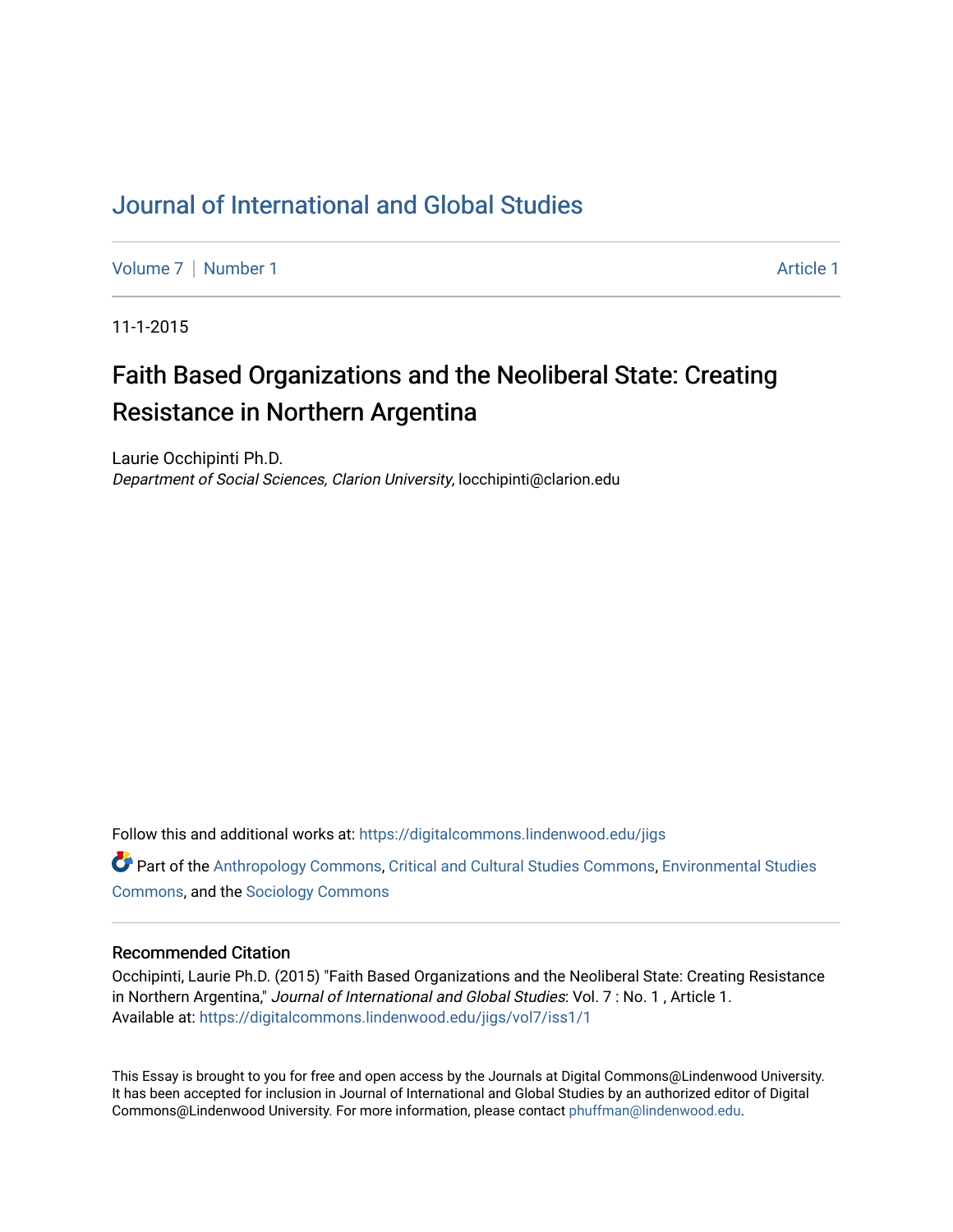# Faith Based Organizations and the Neoliberal State: Creating Resistance in Northern Argentina

Laurie Occhipinti, PhD Department of Social Sciences Clarion University locchipinti@clarion.edu

#### **Abstract**

One of the fundamental tenets and practices of neoliberalism in Argentina was the withdrawal of the state from providing a range of social services to its citizens. The economic imperative of reducing spending coincided with an ideological push to limit the size of the state. Faith based organizations (FBOs) were among the actors who stepped in to fill the gap left by the retraction of services such as basic education and health care. In Argentina, the Catholic Church failed to offer opposition to years of military dictatorship but was effectively mobilized a decade later in resisting neoliberalism. This paper uses a case study of two faith based NGOs in northwestern Argentina in the late 1990s to consider some of the ways in which these organizations effectively became the primary social service agencies in remote rural communities. Drawing on the ideals of liberation theology, these FBOs went beyond providing services in poor communities to draw attention to the failure of the state to meet the needs of its people. Their status as religious organizations lent this critique a moral authority and legitimacy that the state itself, widely seen as uncaring and out of touch, lacked. This case study, based on over twelve months of ethnographic fieldwork, illustrates how these moral voices came to be of central importance as Argentina's neoliberal government unraveled.

# **Keywords**: *Neoliberalism, Argentina, economic development, religion, Catholic Church, faithbased organizations, NGOs*

**Acknowledgements:** I would like to express my appreciation to a number of people and organizations for their support of this work. The research would not have been possible without the collaboration of Fundapaz and OCLADE, as well as the Wichí and Kolla communities in which they work. Joseph Occhipinti has my unending gratitude for his support and help, in Argentina and everywhere else. Financial support for my fieldwork in Argentina was provided by a J.W. McConnell fellowship from McGill University. An earlier version of the paper was presented at the Conference on Religion and Politics in Anxious States, organized by the Program of International Studies at the University of Kentucky, Lexington in April 2014. I would like to thank the conference participants and organizers, especially Carmen Martinez Novo and Carlos de la Torre. Thanks to Liana Thies for reviewing the final draft for me.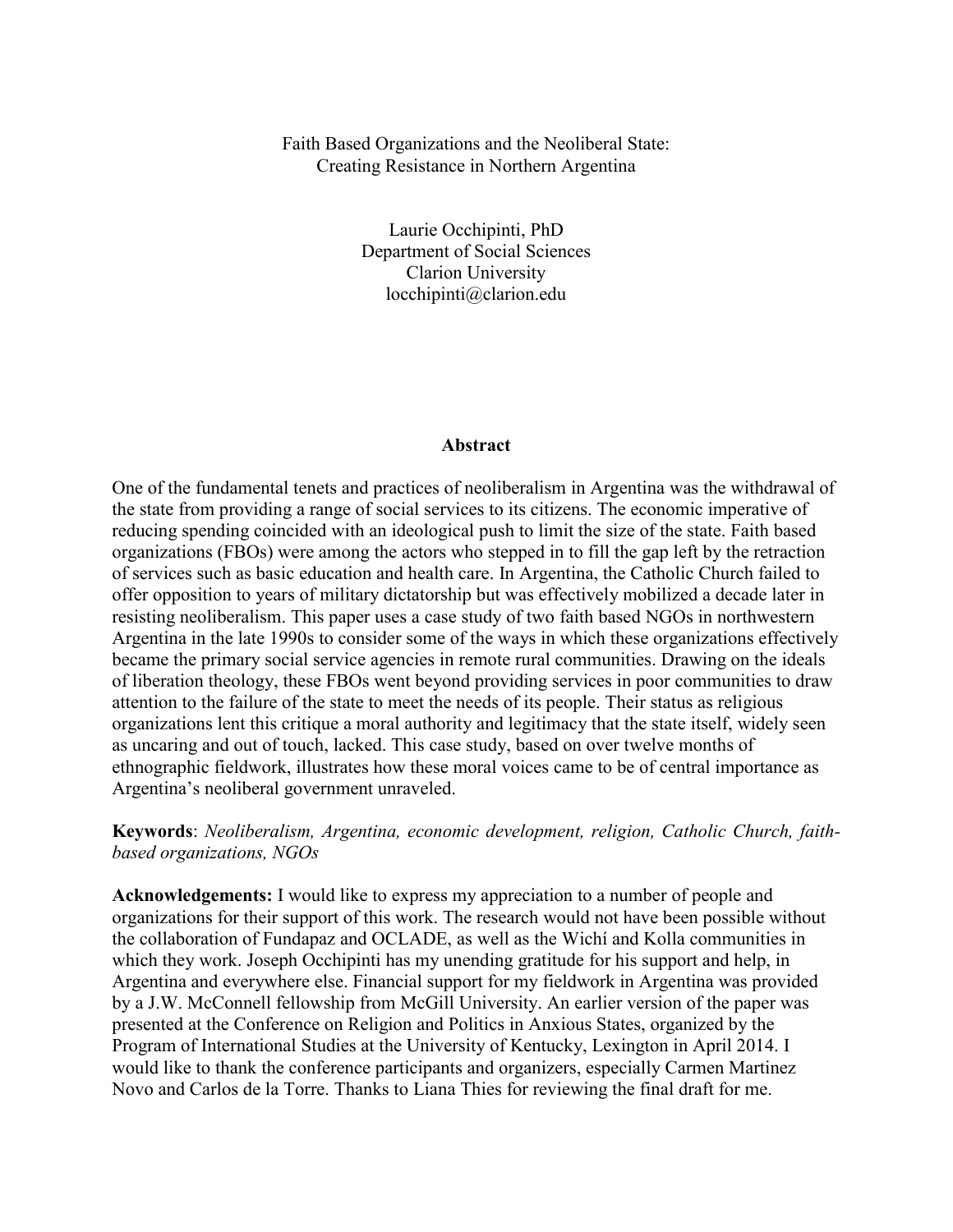During an election campaign in 1995, President Carlos Menem paid a visit to a small city in northwestern Argentina. More than a year later, his comments there still provoked irritation and even outrage among many people in the north. My friend Betty, a high school teacher, described his visit to me:

They want to pretend that Argentina is a first-world country. [Menem] was talking about a super airplane that would go from here to Japan in one hour. That shows so much insensitivity, so much ignorance. Not just to want to make that plane, but to say that here? It would be one thing if people weren't so poor, but here in the north, there are so many things that people need…. Now, I've never been to the first world. But I have been to Peru, which is not the first world. And I have been to Bolivia, which is not the first world either. And the south of Brazil, not the first world. And here, it's the same – we are not the first world.

Betty's comment captures the disconnect that the working class felt from the neoliberal strategies of their national government. Argentines saw neoliberalism not just as a set of economic policies but as a set of social and political strategies implemented with utter disregard for the real needs of the people in the country.

 One of the key elements of neoliberalism, in Argentina as elsewhere, was the shrinking of the state from the provision of social services. In part, this shift was an attempt to reduce state expenditures, primarily through budget cuts and the elimination of government employees. Beyond simply reducing state spending, neoliberalism was driven by an ideological impetus to shift the responsibility for individual welfare from the state to the private sector (Ortner, 2011; Harvey, 2005). Whatever the intentions of the Argentine government, the liberal faith based NGOs that are discussed in this case study proved to be resistant to the ideologies of neoliberalism. Not only did they step in to bridge the gap in providing social services, they also offered a strong critique of the state's neoliberal policies, becoming a moral voice of opposition.

This article examines the role of faith-based NGOs in mediating the complex position of indigenous communities in the neoliberal period. The period immediately preceding the economic collapse and political reconfiguration of the Argentine state highlights the struggle between the particular version of indigenous rights and ethnic identity promoted by the neoliberal state and a more radical, if implicit, vision of a pluricultural society as envisioned by the faith based organizations. This paper argues that the religious NGOs constructed a vision of the indigenous communities as an alternative to the one they saw as a product of the rapacious nature of the neoliberal policies of the state. In this, the religious organizations were acting as critical cultural brokers (Bartolomé, 1997; Weinberg, 2014); they were in a unique position to criticize the state based on their position of moral authority as religious institutions, their long history of work in indigenous communities, and the role that they played as constitutive of civil society. While this argument is in some ways confined to a particular historical moment and series of events, it has larger implications for understanding indigenous and ethnic identity and the role of non-state actors in the post-neoliberal context in Latin America.

Neoliberalism under Carlos Menem's administration, as in many other regions, included an effort to politically and legally incorporate indigenous groups in ways consistent with liberal ideologies of multiculturalism (Richards, 2013; Hale, 2005; Richards & Park, 2005). In Argentina, constitutional changes in 1994 included, for the first time, recognition of indigenous populations and the granting of certain rights to indigenous communities, including the establishment of the legal status of indigenous communities, the affirmation of their rights to land and to bilingual education, and conferring upon them the right to participate in the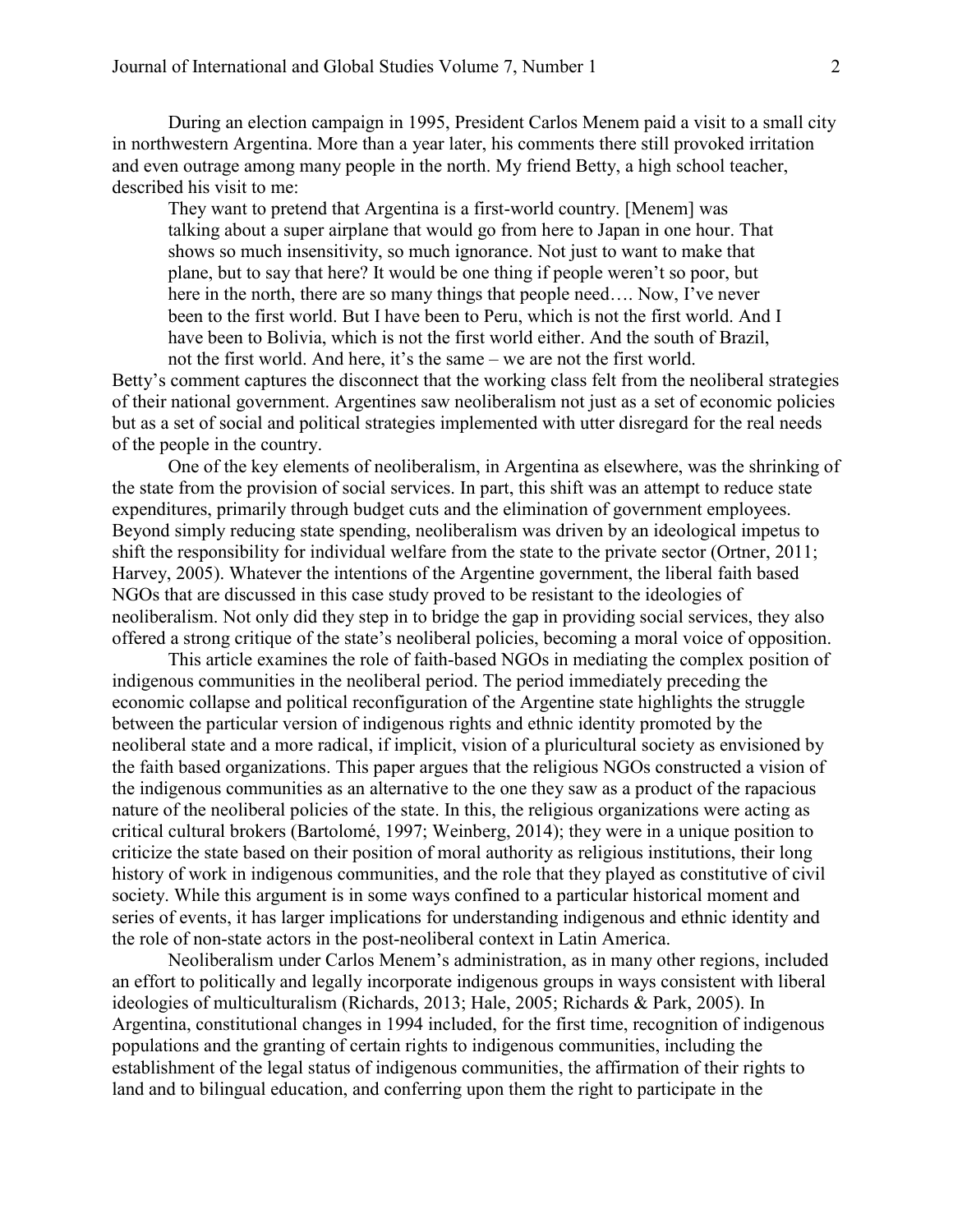management of natural resources. This was a significant step forward for a minority population that had not only been disenfranchised but subjected to decades and centuries of policies aimed at assimilation. While these reforms were a major step forward, they also served to define and essentialize – both by the state and by indigenous groups themselves – what it meant to be "indigenous," as members of these communities sought to meet legal requirements and state expectations in order to gain access to resources that would otherwise be unavailable (Briones, 2005; Carrasco & Briones, 1996; Gordillo & Hirsch, 2003).

In Argentina, the Menem administration built upon earlier efforts to advance the cause of indigenous rights and cultural recognition, though—one might argue—largely as discursive window dressing, effectively part of a political project of cultural recognition that served to diffuse the more radical demands made by indigenous activists (Weinberg, 2014). This benevolent discourse about rights, to borrow the words of David Harvey, masked "the grim realities of the restoration or reconstitution of naked class power, locally as well as transnationally, but most particularly in the main financial [centers] of global capitalism" [\(Harvey,](http://onlinelibrary.wiley.com.proxy-clarion.klnpa.org/doi/10.1111/j.1548-1425.2008.00106.x/full/#b17) 2005, pp.118–119). The multiculturalism promoted by neoliberalism endorsed a nod to the notion of acceptance of cultural diversity but entailed no redistribution of economic resources or political power (Richards, 2013, p. 102). In Argentina, as struggles over land rights and cultural representation shifted to the fore, faith-based NGOs were leading actors in pushing for a more radical conceptualization of the nation, as one part of their wider critique of neoliberalism itself. If, as David Hale suggests, "The great efficacy of neoliberal multiculturalism resides in powerful actors' ability to restructure the arena of political contention, driving a wedge between cultural rights and the assertion of the control over resources necessary for those rights to be realized" (Hale, 2005, p. 13), the NGOs discussed here endeavored to refocus attention on resources and political autonomy.

## **Neoliberalism in Argentina**

For this study, ethnographic research was conducted in Argentina in 1996 – 1997, just when neoliberal policies were arguably at their strongest, under the government of Carlos Menem. Menem, who was first elected in 1989, pursued an economic agenda that made Argentina a poster child for neoliberalism, privatizing the country's extensive state-owned utilities and industries, sharply curtailing spending on social programs, and liberalizing international trade (Levitsky & Murillo, 2003; Shever, 2012). While this program was successful in controlling inflation, it also led to painfully high rates of unemployment and, ultimately, the social unrest of the *piquetero* movement in the late 1990s. Vivid images of street protesters were seen as symbolic, even emblematic, of the failures of neoliberalism to provide economic growth in ways that were equitable and socially sustainable; these protests and social upheavals led to the displacement of neoliberalism. While the international media focused on civil unrest in the national capital, Buenos Aires, the historically marginalized northwestern part of the country was notably involved as well.

… [M]any sectors of the population got organized and took the streets, initiating a cycle of social protests that would become symbolic of the era. Collective actions organized by the emergent social movements were aimed at rethinking power relations, authority, the role of the state and society, and their practices and discourses. The [Northwest region of Argentina] became emblematic of social unrest responding to neoliberal reforms in the nineties…. Unemployment levels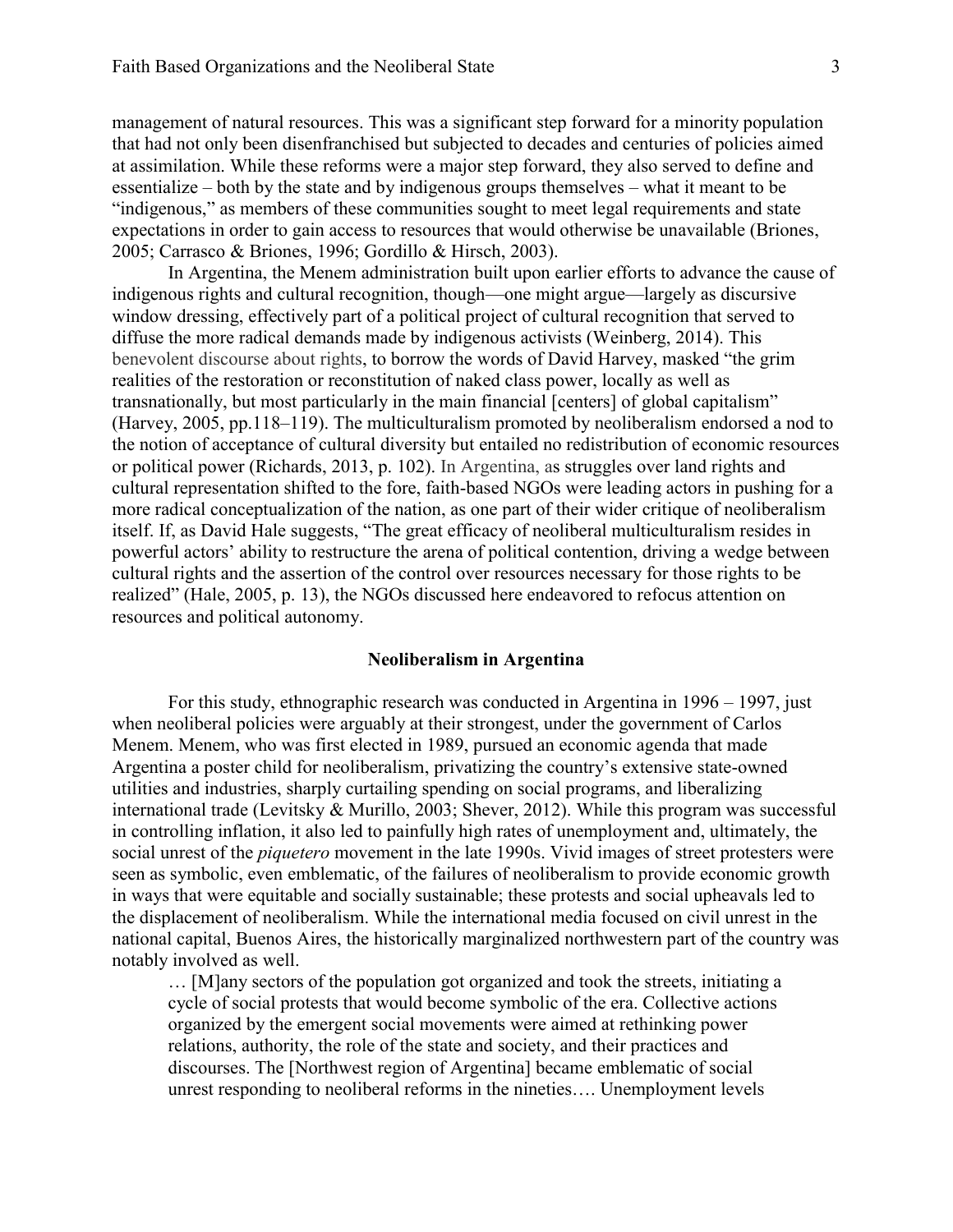reached catastrophic levels, and social upheavals followed shortly thereafter. Uprisings and roadblocks of major and minor routes continued for many months…. Police repression provoked serious [damage], injuries, and even deaths, in both the north and south of the country. (Weinberg, 2014, p. 71-72)

Ultimately, neoliberalism created a sense of disenfranchisement and anger that boiled over into demonstrations, strikes, and chaos that resulted in a change of government and a radically retooled political landscape (Wylde, 2012).<sup>1</sup> Many groups, organizations, and grassroots movements played crucial roles in the transition away from neoliberalism, including, as noted by Mariano Féliz, trade unions, university students, public sector workers, and the unemployed (2012, p. 107). Less attention, however, has been paid to the role of religious organizations like those detailed below.

 In direct response to the crisis of the state from the late 1990s through about 2002, a shift in state policies were aimed, quite deliberately, at containing social unrest (Feliz, 2012; Grugel & Riggirozzi, 2007). By the end of 2000, widespread dissatisfaction with neoliberal policies led to a period of political and economic crisis, resulting eventually in the election of Néstor Kirchner, who ran on a platform of rolling back neoliberal "reforms."<sup>2</sup> By early 2002, as a result of massive social and political unrest, "Argentina abandoned its place as the International Monetary Fund's most brilliant pupil to join the neo-developmentalist crowd" (Feliz, 2012, p. 106). Like other countries in the region and elsewhere, economic policy in Argentina shifted from that of neoliberalism to what many have called "neodevelopmentalism," or at least, "postneoliberalism," referring to policies that reflect the state's recognition of and the making of concessions to the power of the working class: post-neoliberal states tend also to give greater attention to the well-being of their citizens and re-insert government into economic activity and development within the framework of the global capitalist economy (Féliz, 2012, 2015; Grugel & Riggirozzi, 2012; Riggirozzi, 2010; de Sousa Santos, 2010). In Argentina, this postneoliberalism overlaps with a long political history of Peronism, $3$  which both bolsters traditional political parties and filters economic policies through a distinctive populist lens (Calvo & Murillo, 2012; Wylde, 2012; Levitsky & Murillo, 2008).

# **At the margins: Indigenous communities in northern Argentina**

Research was conducted in the province of Salta, on the northwestern margin of the country, far from cosmopolitan Buenos Aires. By the mid-1990s, neoliberal policies had led to an official unemployment rate of around 20%.<sup>4</sup> I began my ethnographic research at this time, when Argentines faced structural adjustment policies that were particularly painful in rural areas, where access to health care and education were, at best, uneven. At the same time that state cuts were enacted, many rural families also faced shrinking incomes. Rural workers throughout the north had depended on seasonal migration to sugar plantations to supplement subsistence production, and the mechanization of the plantations meant that migrant work was either unavailable or that workers had to travel much further to agricultural zones in the south to find available work.

I spent about six months in each of two very distinct regions in the province of Salta – Los Blancos, in the dry rangelands of the Chaco, and Iruya, in the Andean highlands. Each region is home to a different native population – the Wichí in the Chaco and the Kolla in the highlands – and each was served by a different NGO: Fundapaz and OCLADE, respectively.<sup>5</sup> Though Fundapaz is not officially affiliated with the Catholic Church, both agencies had their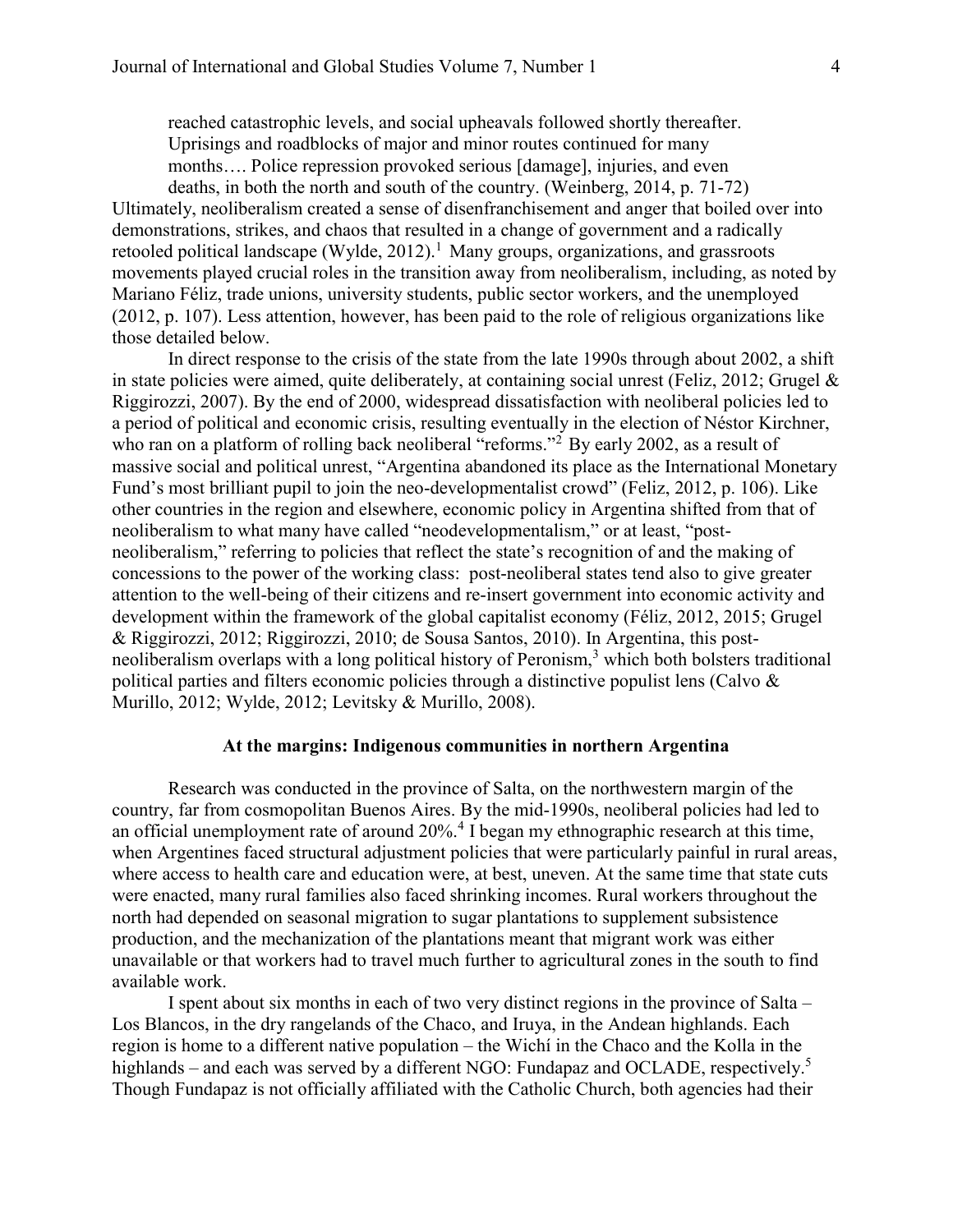origins in the Catholic Church, stemming from a progressive Catholic concern with poverty and social justice, and both agencies worked primarily with the small indigenous populations.<sup>6</sup> These small development organizations brought with them a set of assumptions about how the world – and the economy – work. They also functioned within certain constraints, some stemming from the need to gain funding and others from the limits of their own ability to effect change.

As a private non-profit organization, Fundapaz is not officially affiliated with the Catholic Church but sees itself as having "Christian inspiration" and maintains close ties with the church. Most of its funding comes from non-profit European development agencies, many of which are religious in nature. Other funding comes from government sources and large international agencies such as the World Bank. In Argentina, Fundapaz works with the Wichí, a lowland indigenous people whose economy was based on hunting and gathering until the middle part of the twentieth century (Occhipinti, 2005). Fundapaz promotes a range of projects aimed primarily at improving agricultural production and ecological sustainability in the Wichí and the surrounding *criollo* communities<sup>7</sup> according to local needs and preferences as well as to practical project considerations. The NGO has also had a long term commitment to help local communities gain legal rights to the lands that they occupy, a struggle which took over fifteen years (see Occhipinti, 2005). In its promotion of development projects in the Wichí communities, Fundapaz faces formidable challenges. The material standard of living of the Wichí is much lower than elsewhere in the province or in the nation. Wichí communities generally have neither electricity nor a reliable supply of potable water. Public services such as health care and education are inadequate throughout the region. Household cash incomes range from virtually nothing to about \$150 per month. The economy of these Wichí communities is based on a precarious combination of wage labor, subsistence agriculture, and foraging. The organization portrays its work as that of a "bridge" between poor rural populations and the dominant society – a bridge upon which ideas travel in both directions (Fundapaz, 1989).

OCLADE is a non-profit NGO established and run by the Catholic Church of the Prelature of Humahuaca. The organization's funding in fact comes from various religious intermediary organizations, both Catholic and Protestant, and from non-religious development organizations.<sup>8</sup> OCLADE runs programs throughout the Prelature, which encompasses most of the puna (*altiplano*) of northwest Argentina, as well as the sub-Andean valleys directly to the east (including the departments of Santa Victoria Oeste and Iruya). This area may well represent one of the poorest geographical regions in Argentina, with high indexes of illiteracy, infant and child malnutrition, and unemployment (Occhipinti, 2005; Weinberg, 2014). Iruya, where research was conducted, is a scenic town in the high Andean valleys, a land of dramatic cliffs and swift rivers. The people of Iruya are known as Kolla. The local economy is based primarily on subsistence agriculture, and the typical Kolla farmer's income is supplemented by meager sales of produce on the regional market and by migrant labor on plantations in the lowlands. The average Kolla household has a cash income of perhaps \$600 a year and holds less than a half of a hectare of land. OCLADE's major programs focus on community organizing, economic development (mostly in subsistence agriculture), and various other projects aimed at improving health and education for women and children. OCLADE has also acted as an important conduit of material resources into the community; projects have provided materials to construct systems for drinking water and for irrigation and to build health posts. There have also been several attempts to create productive associations and cooperatives for both agriculture and crafts.

Like most small NGOs, both Fundapaz and OCLADE had an array of projects underway during the period in which research was conducted, including child feeding centers, agricultural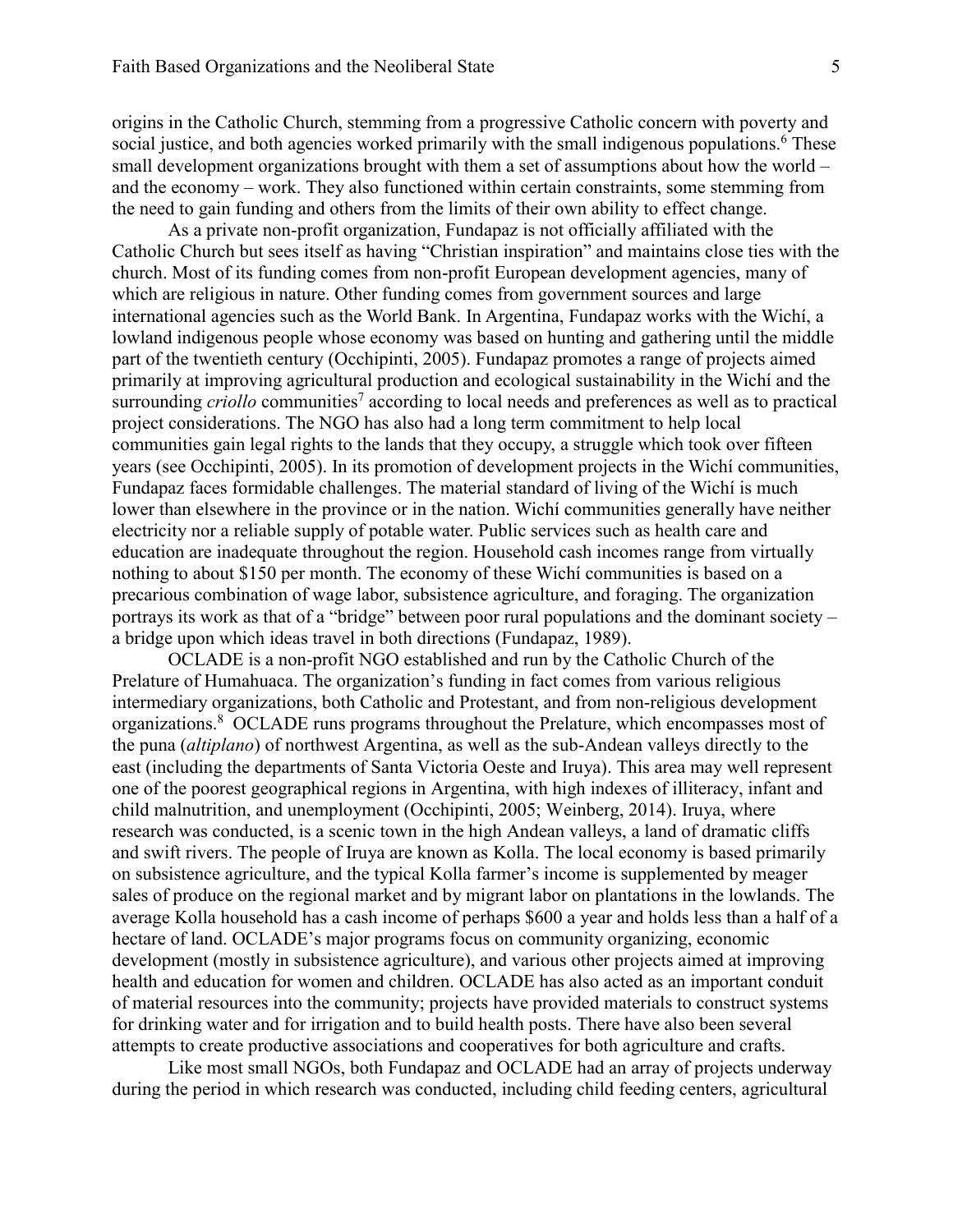training, infrastructure improvements, such as the building of community centers and systems for delivering potable water, education, and health care. The diversity in the organizations' programming was intentional. Both organizations shared a long-term commitment to their host communities and strategically sought out projects that met specific local needs while "shopping around" for funding for short-term projects that were popular among funding agencies. For both Fundapaz and OCLADE, long term strategies and planning included projects and issues that were not part of the mainstream development discourse or neoliberal multiculturalism. Hale (2004) elaborates the notion of the *indio permitido*, or the "authorized Indian" (see also Weinberg, 2013; Richards 2013), the notion that there exists some sort of "acceptable" indigenous citizen that deserves particular rights. While recognizing cultural difference, however, this notion simultaneously suggests that "certain rights are to be enjoyed on the implicit condition that [the demand for] others will not be raised" (Hale, 2004, p.18), such as the demand for land reform, among others. The religious NGOs, in contrast, saw land reform and indigenous autonomy as foundational to the ability of the indigenous cultures to survive and to maintain their cultural distinctiveness in the modern world, foregrounding political autonomy and economic independence, a more radical, pluricultural stance.

One example may serve to illustrate the ways in which the NGOs tended to support what they saw as local cultural norms in resistance to the dominant neoliberal framework. Like many small NGOs, Fundapaz often created programs specifically in order to be able to tap into available funding sources. By the late 1990s, as microcredit programs became increasingly popular, the NGO began to develop project models designed along these lines. It offered several micro-credit projects for the *criollo* population in the region that primarily provided funding for households to construct water cachement systems, but the NGO hesitated to introduce similar micro-credit projects in the Wichí communities. In staff meetings, NGO workers expressed concerns that people in the Wichí communities did not understand credit and cited the difficulties that often arose – both within the communities themselves and between the communities and the NGO staff – when some individuals were seen as benefitting more than others from a given project; the staff worried that micro-credit lending would exacerbate such tensions. Underlying the staff members' concerns was an implicit understanding that there were not many avenues for "entrepreneurship" in these remote communities. The market for handicrafts was extremely limited and was largely already managed by other NGOs on an incipient "fair trade" model. The local whites also engaged in subsistence farming, and there was no significant local market for produce. Deep patterns of racial segregation persisted, leading to a situation in which few *criollos* would purchase anything from the Wichí. There was little cash within the Wichí villages themselves, and any activities that might fall into the "service sector" in other regions were enmeshed in networks of reciprocity and kinship. The NGO, whose staff was highly respectful of Wichí customs, was unwilling to disrupt this network.

 However, funding patterns and trends continued to emphasize micro-credit as an ideal program. As such, in order to access this available funding, Fundapaz finally created a "microcredit" program for the Wichí. In doing so, however, the NGO deeply subverted the notion of entrepreneurialism embedded in the microcredit model. The "microcredit" program that Fundapaz created for the Wichí villages was designed to increase agricultural production. The program itself offered "loans" of seed, which were to be "repaid" in kind. The products that were included in the loans were already locally available, so in effect, the program represented an infusion of resources into the local economy. The seeds were given equally to all of the households that wanted some; quantities were plentiful and there were no discernible conflicts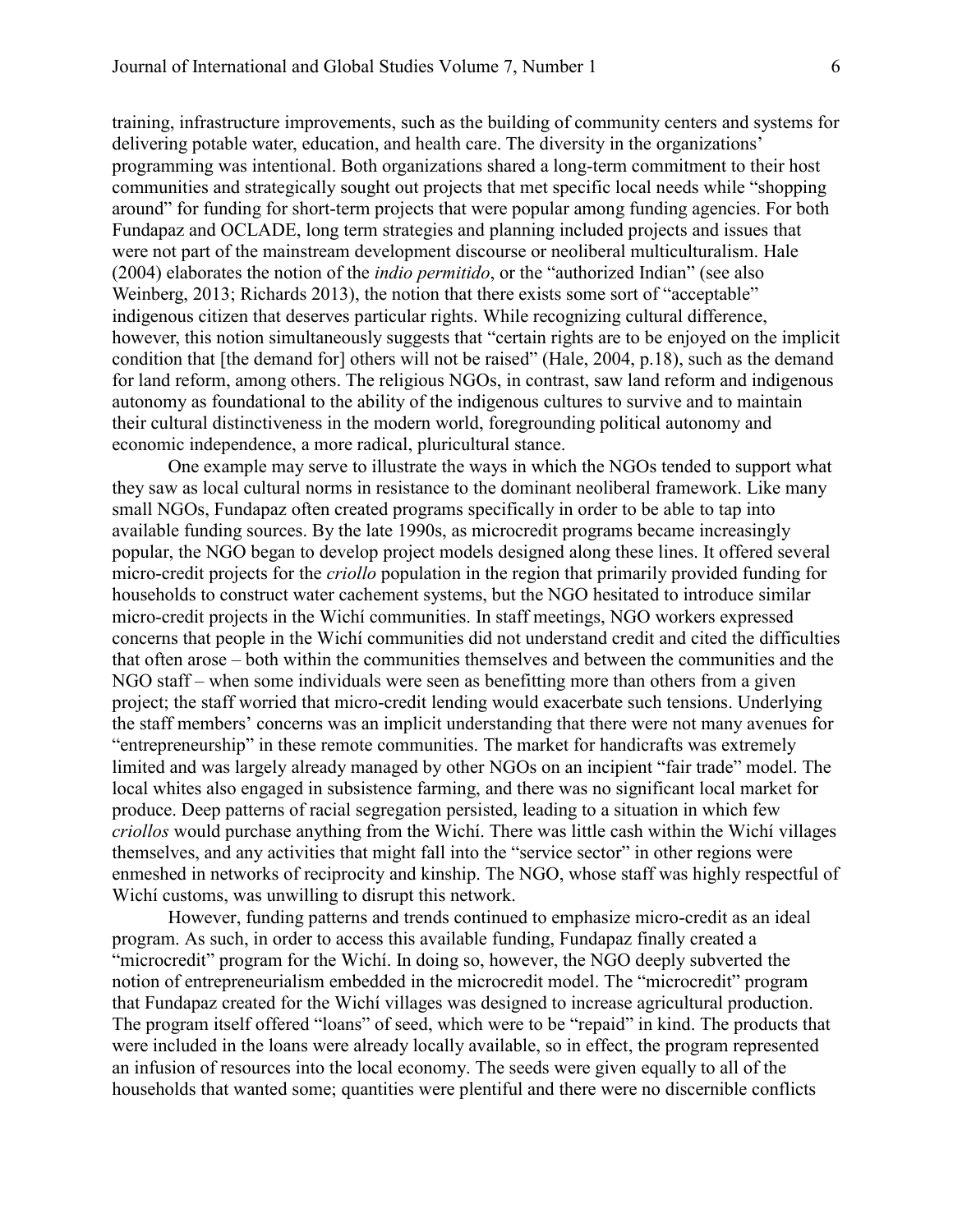over the distribution. The modest repayment took the form of produce that was to be given to the community child-feeding program (for children not yet old enough to attend school). Repayments were, in theory, to be spread out over a ten-year period. Ostensibly, this was to enable households to make their payment during a plentiful harvest season; in effect, I suspect that it was done because the funding model suggested a ten-year loan period and that its real impact was to allow the repayments to be conveniently neglected.

From the perspective of the community, the microcredit project did not appear to be, nor was it interpreted as, a qualitatively different kind of aid. Community leaders tended to regard Fundapaz as both a patron and as a font of resources.<sup>9</sup> The seeds that were introduced into the community were welcomed and accepted but not as distinct from the goods supplied for other projects that had also provided tools, seeds, or other materials and equipment. The way in which this particular microcredit project was designed and implemented served to transform the notion of microcredit itself by shifting from an individual focus to a focus on the community. As such, the underlying logic of microcredit as a method of spurring entrepreneurialism was spurned. There was no notion, neither on the part of the NGO nor on the part of the beneficiaries of the project, that this particular project was aimed at developing commercial agriculture or even a notion of entrepreneurialism. I would suggest that the NGO itself was instrumental in this transformation. Fundapaz, as an organization, had a strong commitment to the idea of community. With a foundation in the ideals of liberation theology, the organization's discourse and practice focused on collective responsibility and shared labor. Furthermore, the NGO was careful to respect traditional culture, indicating that traditional systems of reciprocity and a subsistence economy were not only morally just but even preferable to global capitalism. By transforming the microcredit program into one in which the entire community benefitted from both the infusion of capital and the repayments of "loans," the logic of neoliberalism was fundamentally undermined, as the focus shifted to the community rather than the individual. This transformation likewise shifted the focus of micro-credit lending from the "individual-asentrepreneur" to households as part of a larger community. Just as oil workers discussed by Elana Shever (2008) transformed the logic of neoliberalism into one of affective family ties, the recipients of "microcredit" in the Chaco reimagined its meaning in ways that fit their prior experiences and cultural values.

In the case of Fundapaz, the NGO itself was adept at appropriating the dominant discourse; as Marina Temudo noted in a study of an NGO in rural Guinea-Bisseau, NGO staff "quickly learned to master [not only] the crucial performance skills needed to have their project proposals approved [but also] a clichéd language" (2005, p. 258) including terms like "participation" and "self-help" in order to benefit from the wealth of external funding available to NGOs. However, as seen in the case study of Los Blancos, these programs, like many development initiatives, may produce something other than the results originally conceived by the donors of such funds as the concepts underlying the initiatives are appropriated, redirected, and transformed by local "recipients" of such aid.

### **Religion and development**

The religious discourse of development that these organizations offered diverged significantly from a mainstream development discourse shaped by neoliberalism. This distinction is particularly relevant because of the NGOs' focus on indigenous communities. While the neoliberalism of the Argentine state suggested a model of "citizen consumer" (Faulk, 2008), the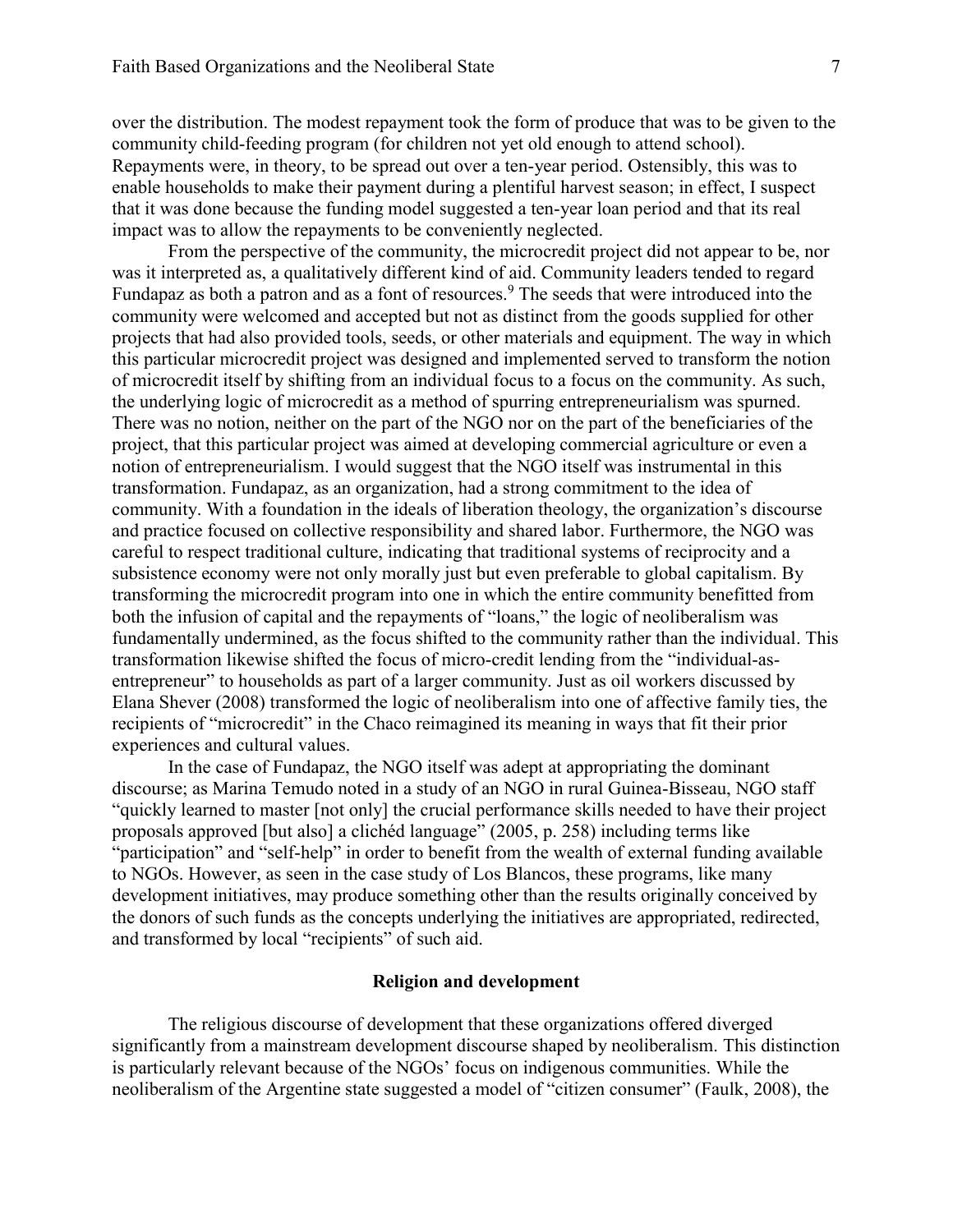NGOs emphasized the indigenous communities as responsible for their own economic trajectories while simultaneously being economically restrained. Rather than understand the "poor" communities in which they worked as "backwards," or "left behind," or having failed to progress in some way, the religious NGOs saw indigenous communities as offering an alternative model to that provided by the dominant society and global capitalism. In this view, the indigenous communities are not simply a subset of "the poor" but a distinct population whose values and interests are not only genuinely different than other poor communities but also morally superior. The NGOs offered an alternative to what they envisioned as the corrupt, materialistic, and profit-oriented norms of neoliberal development and capitalist society.

Liberation theology arose in the 1970s in Latin America as way to address the role of the Catholic Church in society. It offered a model of radical change and ultimately, a vision in which the entire population would participate in political, religious, and economic life (Berryman, 1987; Boff & Boff, 1987). Liberation theology not only expressed theological concerns but also entailed a general and far-reaching critique of western society, capitalism, and the marginalization of poor. Although the Argentine Catholic Church has a well established reputation for being one of the most conservative churches in all of Latin America (Gímenez Béliveau, 2011), the case study undertaken here is located at the margins of society and represents an exception to conventional wisdom; indeed, the results of this study may provide reason to question the validity of some conventional assumptions, as radical theologies do persist at both grassroots and practical levels. The progressive ideas of liberation theology may, in fact, have grown in prominence because they offer an alternative to the ideologies of neoliberalism. In northern Argentina, the church, as one of few stable local institutions, came to be seen as a powerful ally in the struggle of daily life. Religious NGOs such as those studied here broadened the central ideas of liberation theology to include the ethics of cultural autonomy and selfsufficiency. The focus shifted to protecting the inherent value of local culture *against* rationalizing global forces. The local cultures themselves were understood as emphasizing values that resonate with Christian beliefs, rather than with market capitalism.

The two organizations examined in this study have different relationships with the Catholic Church, but in both cases, this relationship facilitated their grassroots critiques of neoliberalism. Fundapaz was established by a group of nuns<sup>10</sup> in 1973. Initially, their efforts constituted an informal endeavor, as the sisters tried to respond to local needs and requests for assistance. The NGO was created as a way to both enable external funding and devote more time to the pressing problems of "the most destitute" (Fundapaz, 2012). The organization is autonomous from the church structure and has its own board of directors and legal status even as it maintains an identity as a faith based organization.<sup>11</sup> This gives the NGO a large degree of autonomy from the official Catholic hierarchy in the north, which tends to be conservative in its politics and paternalistic in its charity. For instance, the bishop at the time in Salta was described to me in this way: "He is very paternalistic. But you know, he never goes out to the poor barrios, or to the campo. None of them do. They have no idea of what the life is like."

 OCLADE, on the other hand, is tightly connected to the church, though it is located in a unique district, one that is not part of the Argentine national church hierarchy but is instead administered by the Claretian order.<sup>12</sup> Since the 1970s, the Claretians have administered the Prelature of Humahuaca, which extends across the rural highlands of northwestern Argentina. Father Jésus Olmedo, one of the priests who has been in the region for over twenty five years, wrote a book describing the region and the Kolla culture, in which he describes the role of the Claretians: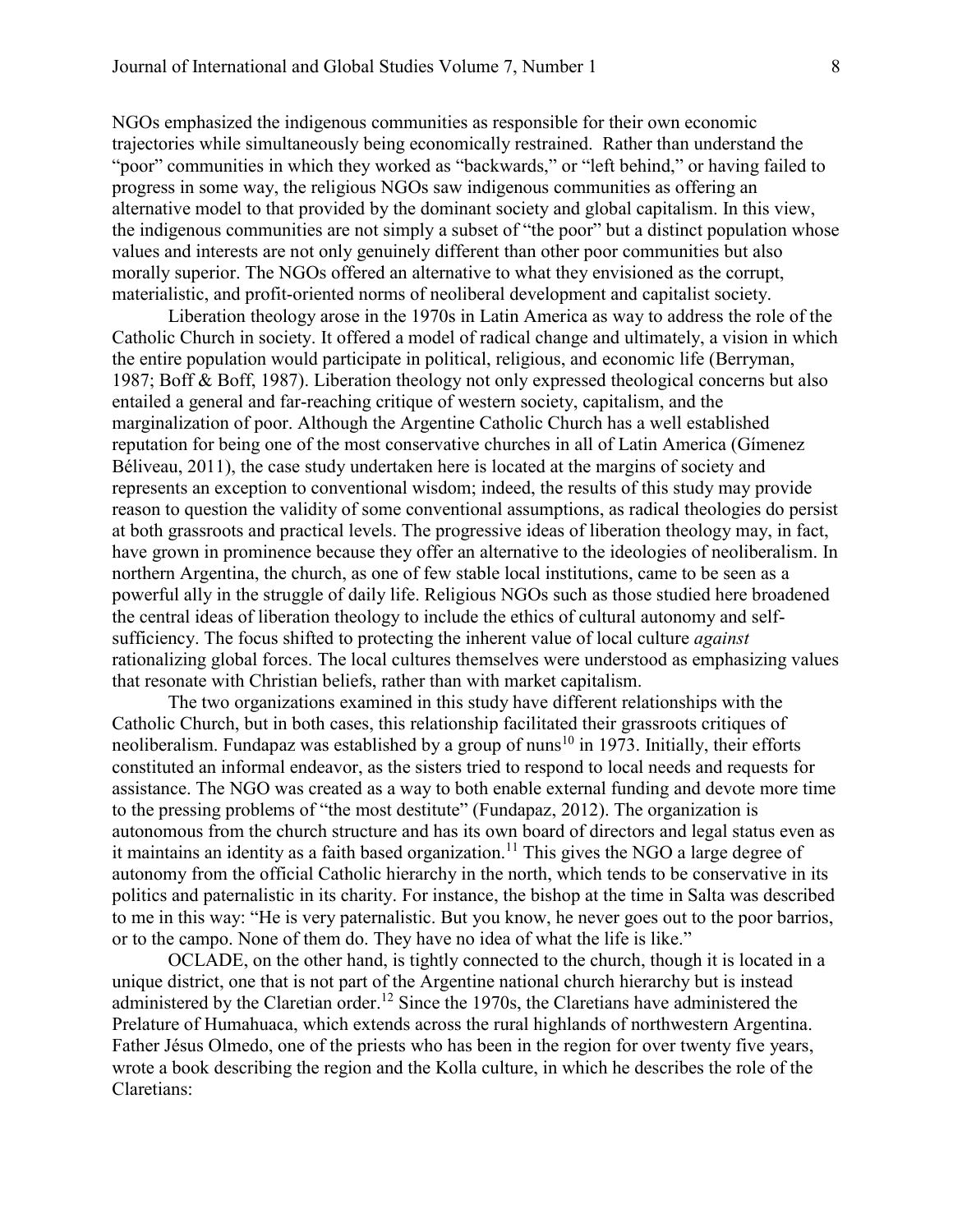They found a people who were profoundly religious and receptive, open to transcendence…. Their radical simplicity and poverty made them able to understand the life of Jesus.… Human development was one of the key issues that they had to deal with. …The missionaries learned to respect the Kolla customs and to value their ethnic, social, and cultural characteristics. They listened to the people and they interpreted their gestures and their silences. (Olmedo, 1990, p. 274)

The valorization of indigenous cultures reflects a movement in the Catholic Church sometimes referred to as the "theology of inculturation" (Orta, 2004). This theological approach draws on liberation theology but envisions indigenous communities not merely as one subset of the poor, but instead sees them as embodying Christian values and spirituality. Incorporating indigenous beliefs and practices, in the view of Olmedo and other priests working in indigenous communities, is not a just matter of incorporating multicultural styles but a deeper process of recognizing indigenous practices and beliefs – including those with origins dating from before the conquest and missionization – as authentic expressions of Christianity. That this movement was taking place in Argentina, where the Catholic Church was notably conservative, serves as a reminder that such large institutions continue to be heterogeneous at a local level.<sup>9</sup>

Father Jésus Olmedo is the brother of Pedro Olmedo, the Claretian bishop who was the parish priest in Iruya for nearly a decade, a well-known, "almost mythic" (Weinberg, 2014, p. 80) figure in the parishes of the north. Pedro Olmedo is widely admired in the villages for his willingness to share in the daily lives of his parishioners; one rural resident told me: "If they are eating potatoes, he eats potatoes. If they are eating *locro*, he eats *locro*. It is not important to him if it is the food he is used to. He sits right down with the people. There aren't many other priests like that." Olmedo has also taken a prominent public role in protests against government policies, leading numerous marches, protests, and demonstrations fighting for the rights of the rural poor and the indigenous peoples of the north (Laura de Arríba). It was in this spirit that the Claretians established OCLADE specifically to act as the development arm in the Prelature, where the bishop recently said that he "dreams of a Church even more committed to the search for justice and peace, for human dignity and equality in diversity, without poverty and with social inclusion. This is the path to true human progress. It is the other globalization, the globalization of brotherhood and solidarity" (Olmedo & Palentini, 2010).

#### **Critiques of neoliberalism**

Both organizations have a long history of operating at the margins of acceptance by the state. Of their persistence and success, it has been said that since their founding, "in spite of political persecution, some [faith based organizations] were able to sustain their projects and interventions.... Even in the most extreme years of military dictatorship, while their own members were persecuted, these organizations ran child care programs and soup kitchens, all of which were considered 'subversive activities'" (Weinberg, 2014, p. 81). Promoting indigenous identity has been a long-standing issue for both OCLADE and Fundapaz, as it has for several other faith-based organizations active in the region (Carrasco, 2002). When OCLADE was founded, in 1982, its specific aims were to "raise the consciousness of the colla<sup>13</sup> people, to valorize the human condition of all peoples and within all communities, and to denounce injustice"; the organization claimed an "orientation toward the defense of the rights and interests of native populations" (Olmedo, 1990, p. 278 my translation).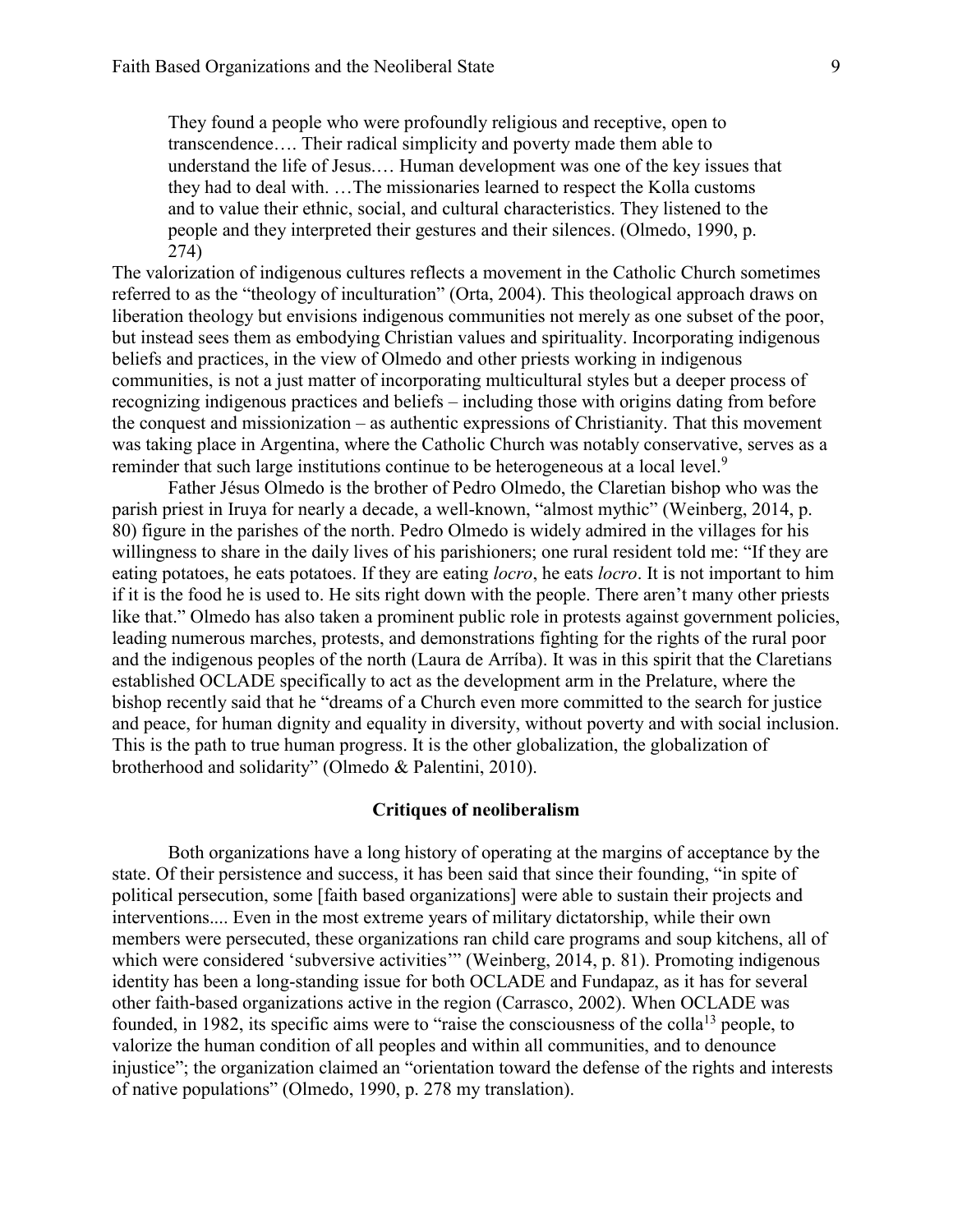In conjunction with the social activism shown by these NGOs, one of the themes most emphasized by their work was a critique of capitalism and, by the mid-1990s, a more pointed condemnation of the policies of neoliberalism. Development projects that increased capitalist economic structures or that created strong ties to the market economy were frequently depicted as inappropriate or even impossible for the indigenous population. Both NGOs viewed participation in the larger capitalist economy – through commercial agriculture, herding, or wage labor – as culturally alienating for the indigenous groups. The indigenous societies were almost invariably understood as being *outside* of capitalism (and not as integrated at the lowest level). The focus of projects thus tended to be on *subsistence* practices – and as such, sought not more integration with the capitalist economy, but *less*. Both organizations respected and valued traditional subsistence practices – small-scale agriculture in the highlands and hunting and gathering in the lowlands. They organized projects around the needs and schedules of traditional subsistence, while other projects were aimed directly at improving traditional economic activities. In both cases, there was an effort to reduce risk and ensure the reliability of subsistence in communities seen as having precarious economies. The emphasis on subsistence accorded well with the theme that the indigenous societies were culturally vulnerable.

# **The indigenous alternative**

As each NGO theorized economic development, the indigenous cultures' traditional lifestyles themselves represented an alternative model to global capitalism. The NGOs saw features of indigenous culture such as reciprocity, community labor, and even poverty itself as manifestations of Christian ideals. OCLADE, for example, stated in a publication: "The faith of the poor, the religious dimension that allows them to maintain their traditions, their ancient customs of respect for the land, solidarity, [and] openness to others, knowledge which is often forgotten, are the riches that the poor offer to a society that is bleeding to death from having forgotten these values" (OCLADE, 1996, p. 1); neoliberalism, here, is the force that is bleeding Argentina to death.

Given the very real concerns of poverty in indigenous communities, the NGOs believe in the need for economic change, but in a way that is sensitive to cultural difference. The forecast of each NGO predicts that indigenous culture, beset by an array of difficulties, cannot survive without economic change: that young people will leave their native communities in search of work; family ties and kinship networks will break down; norms of sharing and cooperation will be lost as each household struggles to survive. Eventually, in the worst case scenarios, under the flood of media images that glamorize Western culture, the scant attention paid to indigenous cultures by the educational systems or the dominant society, and the increasing ease of transportation and communication, the cultures will disappear, subsumed into the underclass of Argentina. Implicit in this well-intentioned argument, however, is an essentialization of what it means to be "indigenous" – *i.e.*, that it is to be poor, to adhere to traditional subsistence systems, to be isolated from global culture and technologies. This is a tension that is hardly unique to the position of the NGOs, extending to larger questions about indigenous identity and a multicultural society (see, for example, Richards & Park, 2005).

The NGOs paint an alternative to this grim scenario: that survival of the indigenous culture is linked with the ability of its communities to be self-sufficient. In this view, the market economy is seen at its base to be incompatible with the cultural values of the indigenous population and to be intrinsically threatening to their way of life. To the neoliberal state,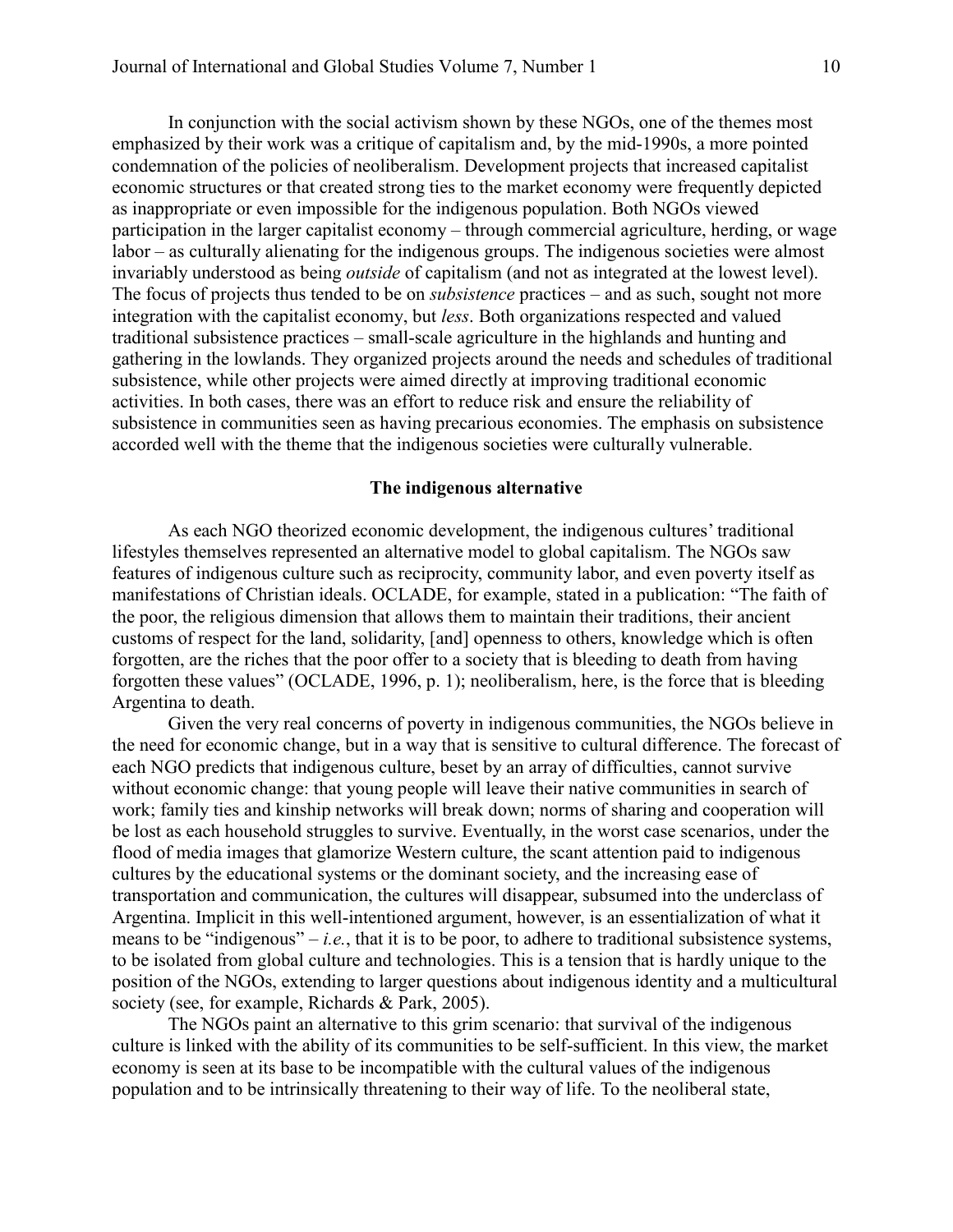economic development is the goal, whereas to the NGOs working in indigenous communities, it is a means to an end. The NGOs oppose the neoliberal model not because it prioritizes the need for economic development and self-sufficiency. Rather, they oppose neoliberalism specifically because it does not address the needs of marginalized communities and their values. In fact, the totalizing force of an unchecked free market is seen as detrimental and destructive to these values.

Beyond their moral force as religious organizations, faith-based NGOs have another source of legitimacy as critics in their position as part of "civil society." Deneulin and Rakodi suggest that religious organizations play a key role not only in enacting programs associated with economic development but in shaping people's lives and engagement with the public sphere, as a basis for social and political mobilization (47; see also Rakodi, 2012). Because both OCLADE and Fundapaz have a long history of involvement in the communities in which they work, they gained a high degree of local trust, particularly given the skepticism of many individuals in both communities towards external interventions, which had often proved detrimental. At the same time, the discourse of neoliberalism itself privileges NGOs as "private" or non-state institutions, making them legitimate sites of "civil society" in the eyes of the neoliberal state itself (Fisher, 1997), even as they moved to oppose state policies. As such, these NGOs have offered a popular, or perhaps populist, counter to neoliberalism and unchecked global capitalism, becoming a legitimate voice of opposition. Rather than merely working to protect local cultures against rationalizing global forces, these NGOs rally around indigenous cultures as themselves containing an alternative, more socially just mode of social organization, modes that are envisioned as a model that emphasizes values that resonate with progressive Catholic beliefs, rather than with market capitalism – as a model that all Argentines should follow.

#### **Conclusion**

Karen Faulk argues that street protests against neoliberal policies "were . . . part of broader discursive struggles over the meanings of elements of social life, including ideas what constitutes rights of citizenship, human rights, legality, moral obligation, historical memory, and human dignity" (Faulk, 2013, pp. 1-2). The protests by indigenous groups and their allies were certainly a part of this discursive struggle as well, as illustrated here. As religious NGOs, OCLADE and Fundapaz draw heavily on the values and ideas of liberation theology and a progressive Catholicism. They frame pressing issues of local poverty in terms of the greater inequalities of global capitalism and neoliberal policies. They share the perspective that human dignity, not wealth, is the end goal of development. Development strategies of reducing poverty are merely a means to that end. Their solutions to problems of the poor communities in which they work employ the standards tools of development – microcredit, adult literacy, and the like – but do so within a discourse of morality and justice. As processes of neoliberalism and postneoliberalism continue to play out in Argentina and elsewhere, a discussion of the ways in which local communities and organizations shape and transform discourses of citizenship, rights, and morality continue to be relevant. Although the research discussed here was conducted in the late 1990s, clarifying and understanding the sociopolitical transformations that took place help us to understand the role of social forces, in Argentina and globally. Additionally, neoliberalism included an "approach to cultural rights that at first glance appears highly counterintuitive . . . , [as] collective rights, granted as compensatory measures to 'disadvantaged' cultural groups, are an integral part of neoliberal ideology" (Hale, 2005, p. 12); neodevelopmentalism or post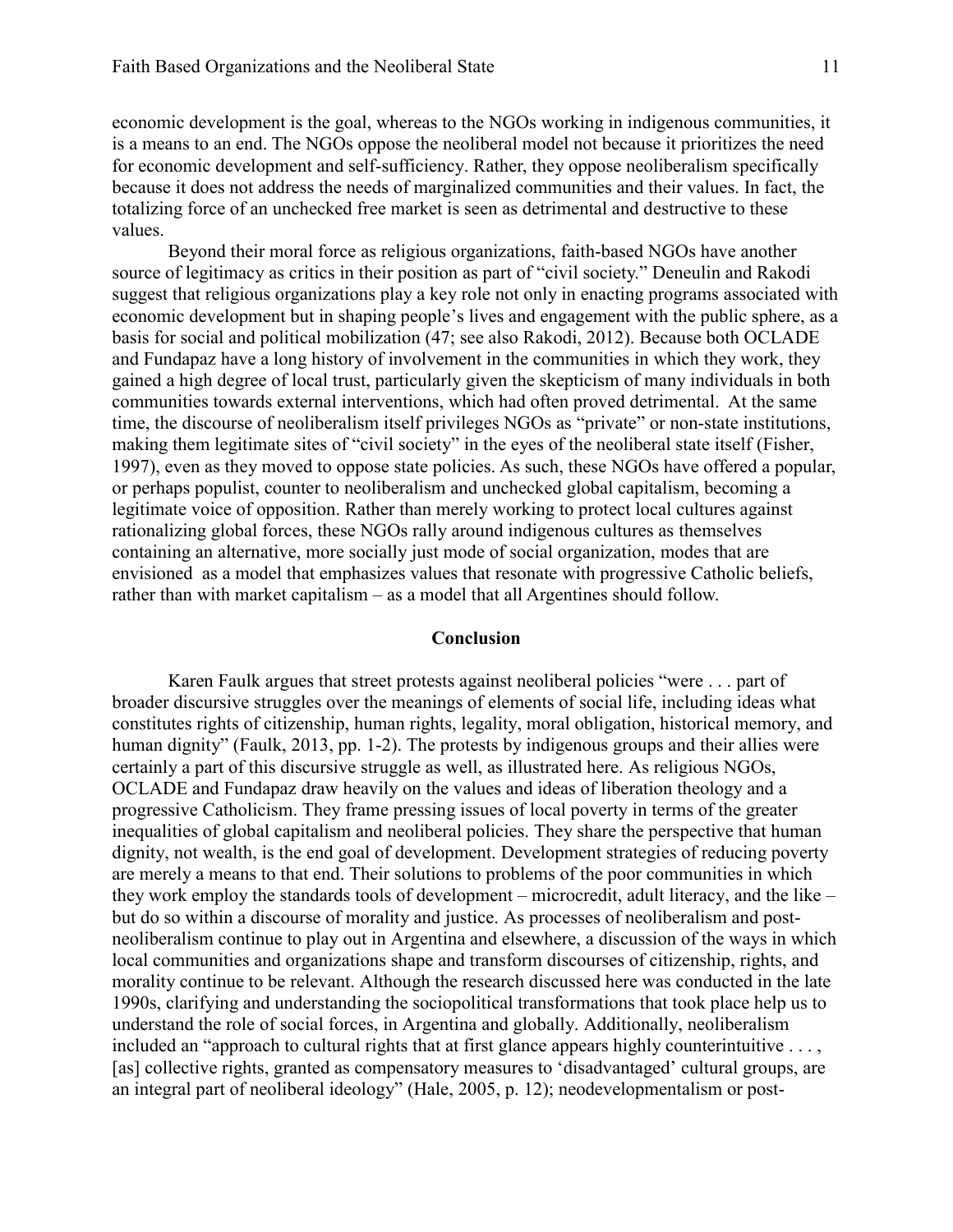neoliberalism has the potential to retreat from this recognition of indigenous rights, or may, alternatively, be shaped to accommodate a truly pluricultural stance. Institutions, including I would argue, faith-based NGOs, can play "key roles in recognizing, encouraging, and opening the space for certain versions of cultural rights" (Hale, 2005, p. 13).

Religious organizations are in a position to bring a moral voice to the work of development, especially in their work in marginalized communities. In contrast, the dominant, secular discourse of development emphasizes technical solutions to issues that it defines in highly limited and circumscribed ways, confining projects to specific ends and means. The two NGOs examined here have proven tremendously successful in influencing the government, in conjunction with other NGOs and grassroots organizations in the region; the institutional power and moral force of the church was brought to bear on land issues and rights issues more generally. In the years since this field research was conducted, new indigenous organizations have been created and taken up some of the issues, as well as the position of cultural brokers, that were previously the terrain of the faith-based organizations (Weinburg, 2014, pp. 280-292). Particularly in the northern part of the country, the radical voices of the FBOs succeeded in shifting the dialogue, opening up a powerful critique of neoliberalism that eventually contributed to a rather messy transition to a more socially responsible central administration. These organizations drew on ideas of liberation theology, implicitly and explicitly, in order to oppose neoliberal policies and practices, and enact, at a grassroots level, a focus of attention on the poor and dispossessed. It is at this level, perhaps – at the level of the street and the village – that these theologies retain their most instrumental and crucial value; after all, it is at this level, liberation theology has argued all along, that the church's attention should be.

Conversely, the geographic focus of neoliberalism is global in scope. To the extent that policies in Argentina, as elsewhere, have apparently shifted away from neoliberalism towards a more neodevelopmentalist stance, this shift may be more discursive than substantive, a strategic response to widespread protests and disruption (Féliz, 2015, p. 72). The neoliberal logic is the development of unfettered free markets and the generation of wealth without regard to the way that wealth is distributed or the consequences of this distribution on small-scale and marginal communities. In contrast, the NGOs discussed here understand that in a neoliberal system of winners and losers, it is the communities that they work in that are at risk. These two religious NGOs are working to shape the discourse and practice of development in a way that favors small communities. Their goal is to shift the focus away from wealth generation for its own sake and towards the cultivation of values like dignity. They seek a vision of development in which culture itself is seen as the creative force and something to be nurtured and cherished. Critically, these organizations also suggest a model of a larger society that is more like the indigenous communities in which they work.

#### **Notes**

l

<sup>&</sup>lt;sup>1</sup> This ongoing shift has hardly come without further protest, and the Argentine context is one in which the use of violence – real, threatened, and structural – against the poor, particularly in periods of unrest and during street protests, is not only vividly remembered as a part of the *proceso* regime but also remains current, familiar, and real (Auyero, 2010).

<sup>&</sup>lt;sup>2</sup> Menem himself was subsequently embroiled in a series of corruption scandals and other charges.

<sup>3</sup> Peronism, the Argentine political movement based on the political philosophy of former president Juan Perón, has dominated the political landscape in Argentina since the 1940s. While Peronism itself espouses populist ideals of political sovereignty, economic independence, and social justice, the movement and its associated political parties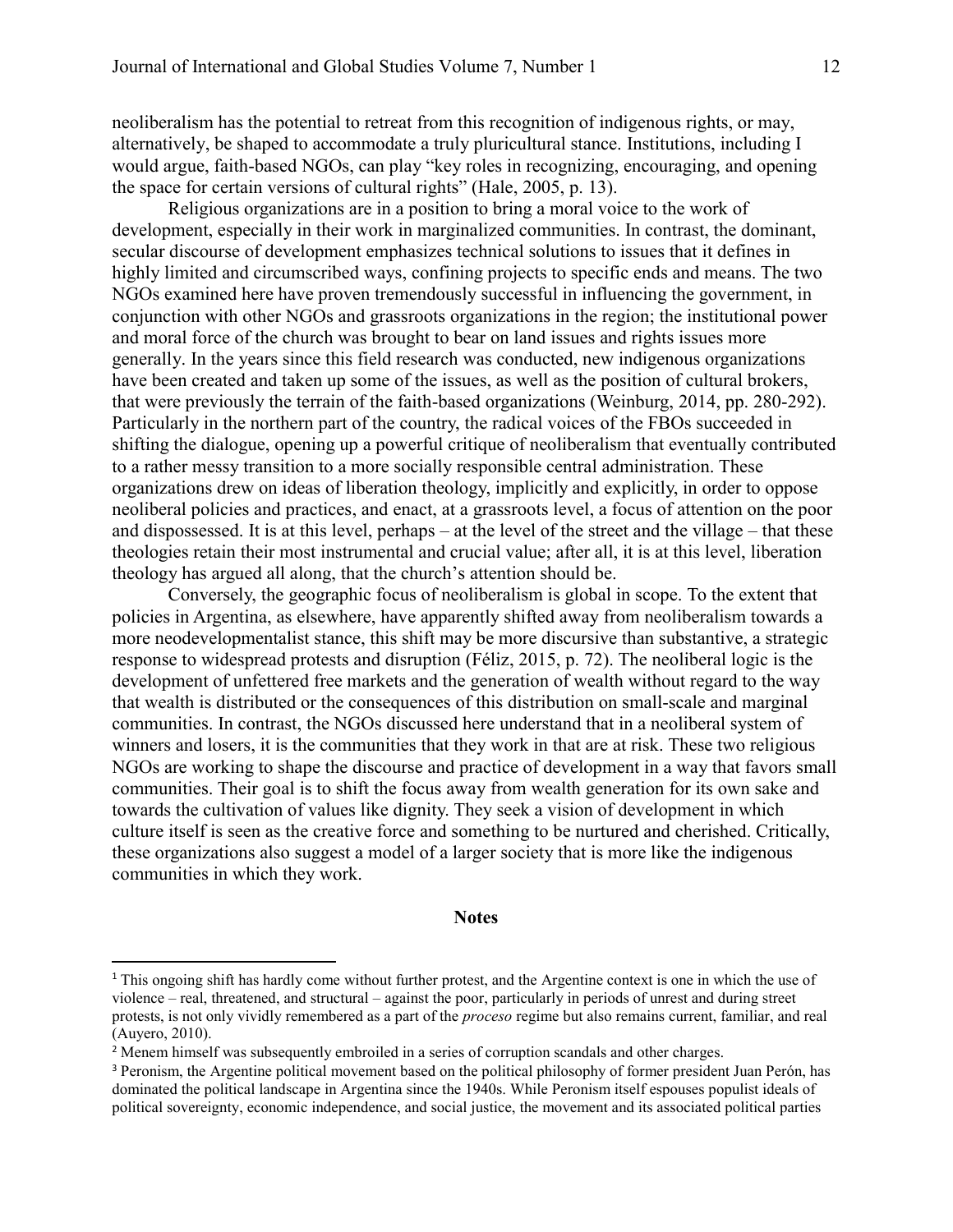$\overline{\phantom{a}}$ 

(the largest being the *Partido Justicialista, or* Justicialist Party) have incorporated a wide spectrum of both left-wing and right-wing factions with wildly varying policies and approaches.

<sup>5</sup> In both communities, these faith based NGOs were the only agencies with any significant presence in the area.

<sup>6</sup> About 4-5% of the Argentine population is indigenous, although official estimates may be somewhat low. As in most other countries, this population has been economically and politically marginalized for centuries (Gordillo  $\&$ Hirsch, 2003), and only in 1994 did constitutional changes recognize indigenous rights. See Occhipinti 2003 for further discussion.

<sup>7</sup> *Criollo,* or creole, is widely used in Latin America to refer to a person born in the Americas to parents from the "Old World." In northern Argentina, however, the term is used colloquially to refer to the non-indigenous rural population.

<sup>8</sup> About 25% of OCLADE's total funding comes from some level of the government; the rest comes from NGO sources and direct support from the Catholic Church.

<sup>9</sup> The NGO did not seem to be regarded as a qualitatively different agent, in this regard, than the state. However, members of the Wichí communities, particularly political leaders, evinced a high degree of cynicism about the state at various levels, and did not generally expect that the state would, in fact, provide services or aid. <sup>10</sup> Sisters of the Sacred Heart

<sup>11</sup> This is more apparent on the local level than it is in the NGO's publications and webpage, an issue I have discussed elsewhere.

<sup>12</sup> The Claretian order (formally named the Missionary Sons of the Immaculate Heart of Mary) was founded in Spain in 1849. It is a missionary order that emphasizes service to the poor and outreach on issues of social justice and peace.

<sup>13</sup> This alternative spelling of Kolla was frequently seen in Argentina before about 2000; the contemporary spelling uses "k" rather than "c" to reflect preferred Quechua orthography. Throughout the 1990s, the term Kolla itself was not universally accepted in the Argentine highlands (Occhipinti, 2003), but it has been widely adopted over the last ten years as the preferred ethnonym.

#### **References**

- Arríba, M. L. de. (n.d.). El Reino de Este Mundo: Entrevista con el Padre Jesús Olmedo en la Quebrada de Humanhuaca. *Katatay: Revista Crítica de Literatura Latinoamericana*. Retrieved from [http://www.katatay.com.ar/art/7.html.](http://www.katatay.com.ar/art/7.html)
- Auyero, J. (2010). Visible Fists, Clandestine Kicks, and Invisible Elbows: Three Forms of Regulating Neoliberal Poverty. *European Review of Latin American and Caribbean Studies* 89: 5-26.
- Bartolomé, M. A. (1997). *Gente de costumbre y gente de razón. Las identidades étnicas en México*. Mexico City: Siglo XXI.
- Berryman, P. (1987). *Liberation Theology*. New York: Pantheon Books.
- Boff, L. & Clodivis B. (1987). *Introducing Liberation Theology*. Maryknoll, NY: Orbis Books.

Briones, C, (Ed.). (2005)*. Cartografías argentinas. Políticas indigenistas y formaciones provinciales de alteridad*. Buenos Aires: Antropofagia.

- Calvo, E. & M. V. (2012). Argentina: The Persistence of Peronism. *Journal of Democracy* 23(2): 148-161.
- Carrasco, M. (2002). *El movimiento indígena anterior a la reforma constitucional y su organización en el Programa de Participación de Pueblos Indígenas*. University of Texas at Austin, Teresa Lozano Long Institute of Latin American Studies. [\(http://utexas.edu/cola/llilas\)](http://utexas.edu/cola/llilas)

<sup>4</sup> The actual rate was probably much higher, particularly in rural areas.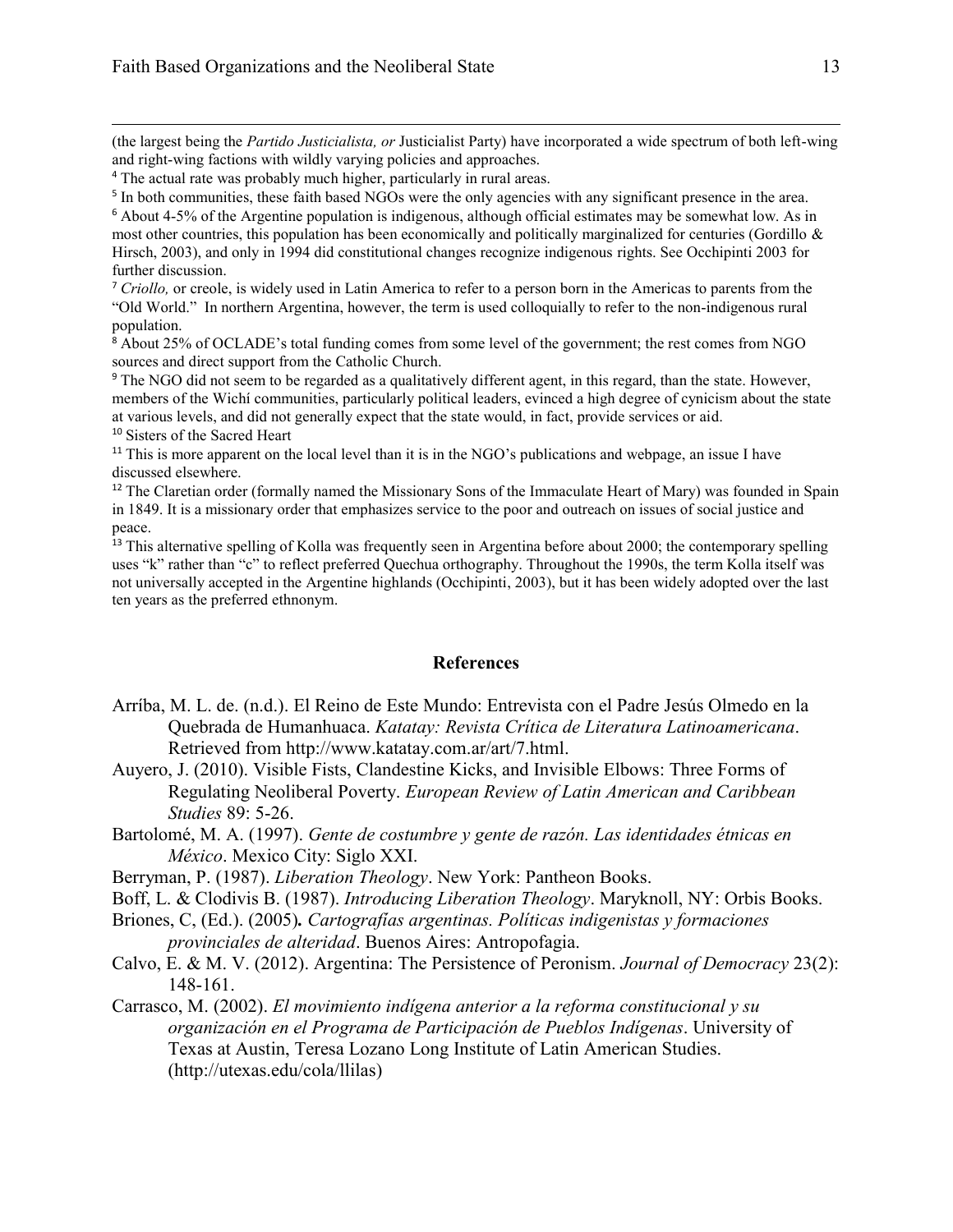- Carrasco, M. & Briones, C. (1996). *La tierra que nos quitaron: Reclamos indígenas en Argentina.* Serie Documentos en Español # 18. Copenhagen: IWGIA. ISBN 0105-6387.
- DeHart, M. (2010). *Ethnic Entrepreneurs: Identity and Development Politics in Latin America*. Stanford: Stanford University Press.
- Deneulin, S. & Rakodi, C. (2011). Revisiting Religion: Development Studies Thirty Years On. *World Development* 39(1):45-54.
- De Sousa S. B. (2010). *Refundación del Estado en América Latina. Perspectivas desde una epistemología del Sur*. Buenos Aires: Editorial Antropofagia.
- Encuesta Complementaria de Pueblos Indígenos (ECPI). (2004-2005). INDEC, Buenos Aires. Retrieved from [http://www.indec.gov.ar/webcenso/ECPI/index\\_ecpi.asp.](http://www.indec.gov.ar/webcenso/ECPI/index_ecpi.asp)
- Faulk, K.A. (2008). If They Touch One of Us, They Touch All of Us: Cooperativism as a Counterlogic to Neoliberal Capitalism. *Anthropological Quarterly* 81(3): 579-614.
- Faulk, K. A. (2013). *In the Wake of Neoliberalism: Citizenship and Human Rights in Argentina*. Stanford: Stanford University Press.
- Féliz, M. (2012). Neo-developmentalism: Beyond Neoliberalism? Capitalist Crisis and Argentina's Development since the 1990s. *Historical Materialism* 20(2): 105–123.
- Féliz, M. (2015). Limits and barriers of neodevelopmentalism: Lessons from the Argentinean experience, 2003-2011. *Review of Radical Political Economics* 47(1): 70-89.
- Fisher, W. F. (1997). Doing good? The politics and antipolitics of NGO practices. *Annual review of anthropology* 26: 439-464.
- Fundapaz. (2012). *Fundapaz*. Retrieved from [http://fundapaz.org.ar.](http://fundapaz.org.ar/)
- Fundapaz. (1989). *Fundapaz Annual Report 1988/89*. Buenos Aires: Fundapaz.
- Giménez Béliveau, V. (2011). Missionaries in a Globalized World: Catholic Communities in Argentina and the Making of New Catholic Citizens. *Postscripts* 5(3): 365-390.
- Gordillo, G. & Hirsch, S. (2003). Indigenous struggles and contested identities in Argentina: Histories of invisibilization and reemergence. *Journal of Latin American and Caribbean Anthropology* 8(3): 4-30.
- Grugel, J. & Riggirozzi, M. P. (2007). The Return of the State in Argentina. *International Affairs* 83(1): 87-107.
- Grugel, J. & Riggirozzi, M. P. (2012). Post-neoliberalism in Latin America: Rebuilding and Reclaiming the State after Crisis. *Development & Change* 43(1): 1-21.
- Hale, C. R. (2005). Neoliberal Multiculturalism: The Remaking of Cultural Rights and Racial Dominance in Central America. *PoLAR: Political and Legal Anthropology Review* (28)1: 10–28.
- Hale, C. (2004). Rethinking Indigenous Politics in the Era of the 'Indio Permitido' *NACLA Report on the Americas* 38(2): 16-21.
- Harvey, D. (2005). *A Brief History of Neoliberalism*. Oxford: Oxford University Press.
- Levitsky, S. and Victoria Murillo, M. (2003). Argentina Weathers the Storm. *Journal of Democracy* 14(4): 152-166
- Levitsky, Steven and Victoria Murillo, M. (2008). Argentina: From Kirchner to Kirchner. *Journal of Democracy* 19(2): 16-30.
- OCLADE. (1996). *Yareta.* Humahuaca, Argentina: Prelature of Humahuaca.
- Occhipinti, L. (2005). *Acting on Faith: Religious Development Organizations in Northwestern Argentina.* New York: Lexington Books.
- Occhipinti, L. (2003). Being Kolla: Indigenous Identity in Northern Argentina. *Canadian Journal of Latin American and Caribbean Studies* 27(54): 319-345.